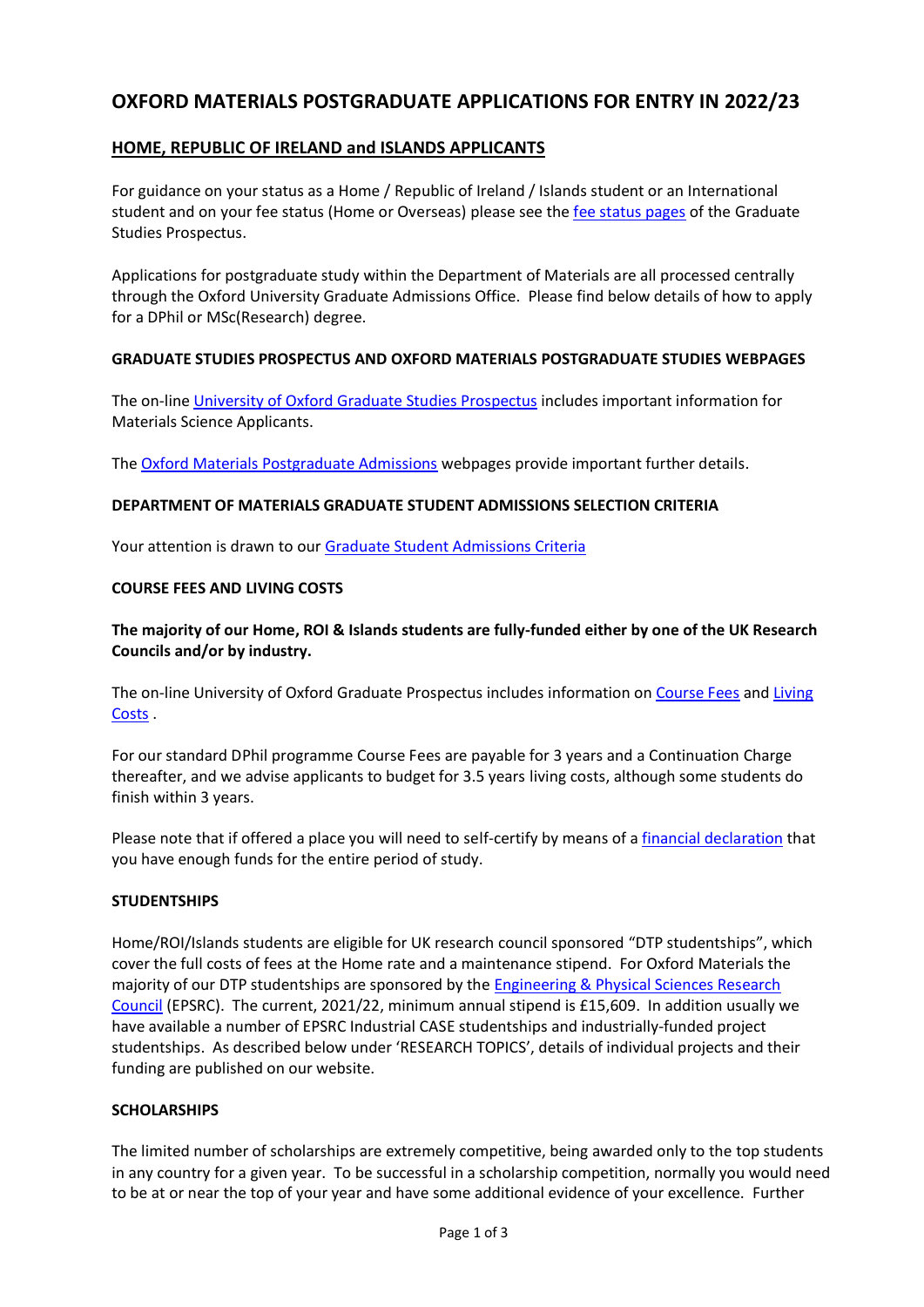information about [Funding and Scholarships](https://www.ox.ac.uk/admissions/graduate/fees-and-funding/oxford-funding) can be found on the website, where an on-line **Oxford funding search tool** is also available, together with details about applying for scholarships. Individual colleges also offer a number of scholarships for which Materials applicants are eligible – please see the individual college webpages or the scholarship webpage for details, **taking care to note the deadlines for such applications**.

Note too Oxford's [Black Academic Futures](https://www.ox.ac.uk/admissions/graduate/access/academic-futures#content-tab--2) scholarships scheme, in which Oxford Materials is a funding partner.

# **APPLICATION**

If you wish to apply to the Department, you will need to complete the standard Oxford University Graduate Application Form, which can be found via the University's [Graduate Admissions Application](https://www.ox.ac.uk/admissions/graduate/applying-to-oxford)  [Guide.](https://www.ox.ac.uk/admissions/graduate/applying-to-oxford) Having first carefully read the application guide you should apply using the online application form. If you have a problem with using the online form, please contact the Graduate Admissions Office as indicated in the Application Guide. To submit an application requires the payment of an [application](https://www.ox.ac.uk/admissions/graduate/applying-to-oxford/application-guide/declaration-and-payment#content-tab--2)  [fee](https://www.ox.ac.uk/admissions/graduate/applying-to-oxford/application-guide/declaration-and-payment#content-tab--2) but, as detailed on the webpage, application fee waivers are available for applicants from lowincome countries and for UK applicants from low-income backgrounds.

Applicants who are also entering separate scholarship competitions must ensure their University application is submitted in time. The Department of Materials strongly advises scholarship applicants to apply to the University in the first application field (closing date 12 November 2021) although Materials applicants who apply in the second field (closing date 21 January 2022) also will be considered for scholarships.

### **COLLEGE CHOICE**

On the graduate application form, you may choose to either (i) indicate that you have no college preference, in which case a college will be selected on your behalf, or (ii) state a college preference. You will not be able to amend your choice after submitting your application. Whether or not you state a college preference will not affect the Department's assessment of your application. For further information, please refer to the [Colleges](https://www.ox.ac.uk/admissions/graduate/colleges) pages of the Application Guide. You can find out which colleges accept Materials research students at the 'College Preference' tab of the relevant [course page](https://www.ox.ac.uk/admissions/graduate/courses/mpls/materials) [DPhil in Materials or MSc(Research) in Materials].

### **RESEARCH TOPICS**

When completing the application form, in the 'Supporting Documents' section entitled 'Statement of purpose/research proposal/personal statement', DPhil in Materials applicants **must** list in order of preference up to four preferred research topics/supervisors and MSc(Research) in Materials applicants **must** list in order of preference up to two preferred research topics/supervisors. Please see the Oxford Materials website for information on the [Materials Projects Available](https://www.materials.ox.ac.uk/admissions/postgraduate/newprojects.html) to 2022/23 entrants. In this part of the application form you **must** also include a short statement (up to 400 words) to outline your research interests and to indicate the rationale behind your choice of projects. **We do not require a research proposal.**

For further information see the "How to Apply" section of the prospectus entry for the relevant Materials programme [ [DPhil in Materials](https://www.ox.ac.uk/admissions/graduate/courses/dphil-materials) or [MSc\(Research\) in Materials](https://www.ox.ac.uk/admissions/graduate/courses/msc-research-materials) ].

On the website mentioned above we describe the available projects in two categories, 'Funded Projects' and 'All Projects'. Generally the projects do not have specific deadlines as we intend to consider applicants within the University of Oxford's Graduate Admissions standard application fields. Some of the descriptions on this website are of projects that carry earmarked funding and in these cases the eligibility of Home/ROI/Islands and International applicants is indicated within the advert. New projects are added from time-to-time, so please review the list regularly.